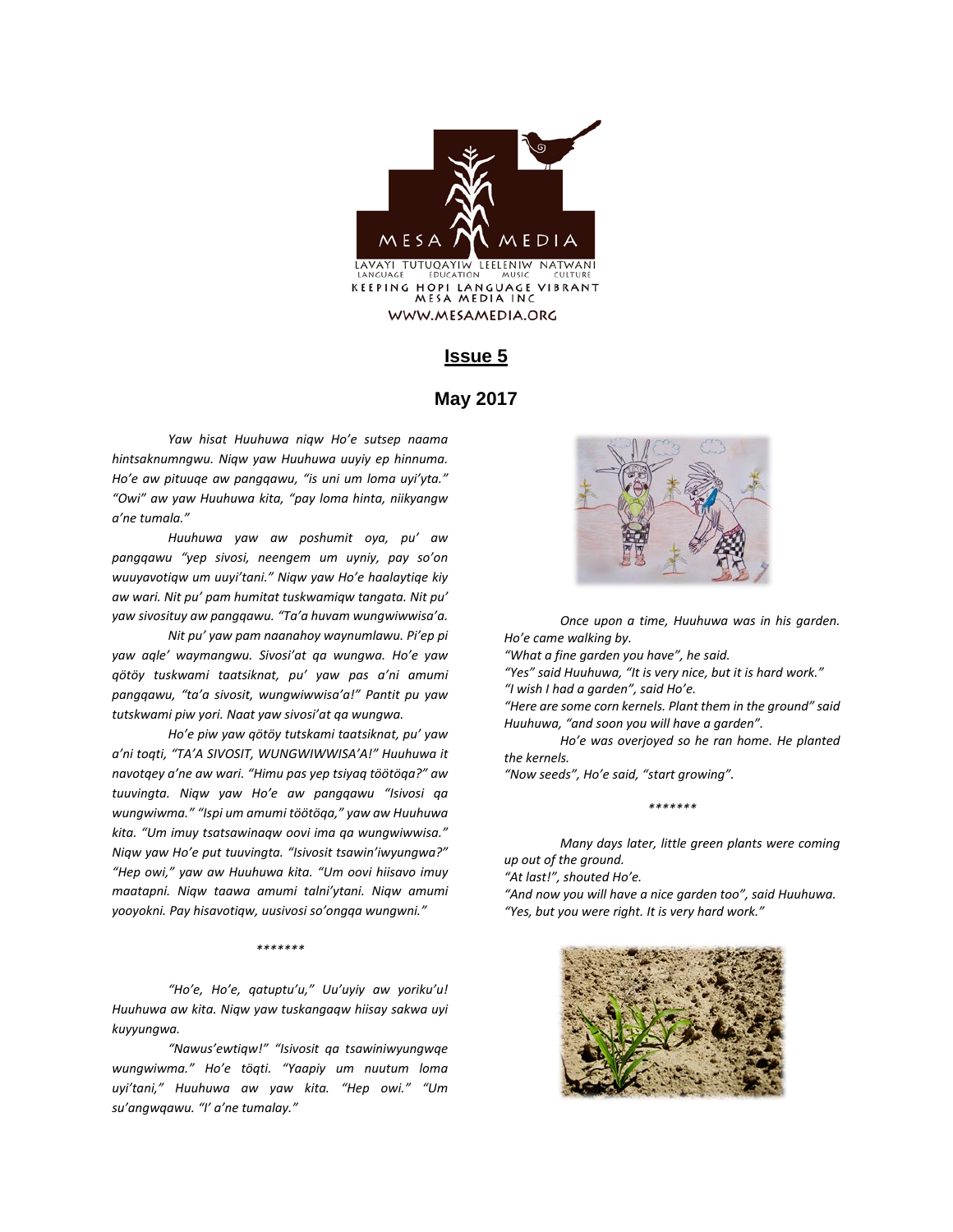# **HIMU HINIWMA? WHAT'S NEW?**



**The First Intergenerational Hopi Pottery Festival** organized by Mesa Media took place on April 29 at the Hopi Veterans Memorial Center. Chairman Leroy Shingoitewa did an excellent job as the keynote speaker. Sharing his knowledge of *tsaqapta* and emphasis on Hopilavayi "*use the language to understand the value and meaning"*. About 100 attendants followed a presentation by Leigh Kuwanwisiwma and Kelly Hayes-Gilpin on Hopi migrations and the meaning of pottery symbols. Participants also received a poster and a language activity booklet in exchange for their involvement in various activities. Refreshments including hohoysi and somiviki were offered. And potters sold several pieces of pottery.





At **the 2017 Gallup Authors Festival**, Anita presented her children books "Celebrate My Hopi Corn" and "Celebrate My Hopi Toys". This was a great opportunity to showcase the Hopilavayvenpi. Tutuvenit ang kuwanlewita'a. Hopi Alphabet. Color the pages. Along with her, more than 40 authors shared their stories and inspiration with visitors.